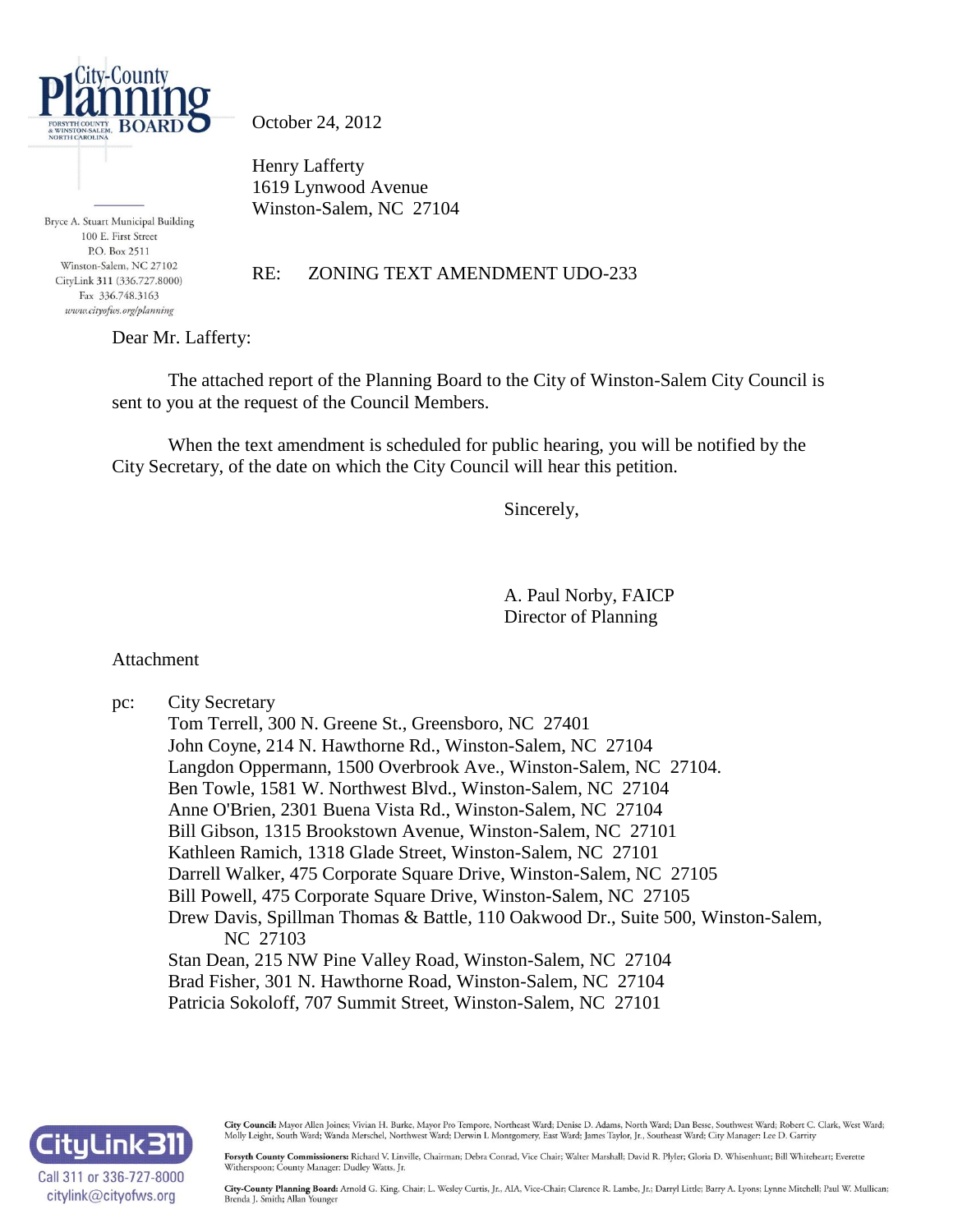## **ACTION REQUEST FORM**

**DATE**: October 24, 2012 **TO**: The Honorable Mayor and City Council **FROM**: A. Paul Norby, FAICP, Director of Planning

# **COUNCIL ACTION REQUEST**:

Request for Public Hearing on Zoning Text Amendment proposed by Henry Lafferty

# **SUMMARY OF INFORMATION**:

Zoning Text Amendment proposed by Henry Lafferty to amend Chapter B of the *Unified Development Ordinances* to amend the review requirements for school stadiums in Growth Management Area 2; continued from the August 9, 2012 Planning Board meeting (UDO-233).

#### **PLANNING BOARD ACTION**: TIE VOTE

**MOTION ON PETITION**: APPROVAL **FOR**: DARRYL LITTLE, BARRY LYONS, LYNNE MITCHELL **AGAINST**: ARNOLD KING, PAUL MULLICAN, ALLAN YOUNGER **EXCUSED**: WESLEY CURTIS

**MOTION FAILED DUE TO TIED VOTE:** REPORT FORWARDED WITH NEITHER APPROVAL NOR DENIAL RECOMMENDATION

**SITE PLAN ACTION**: NOT REQUIRED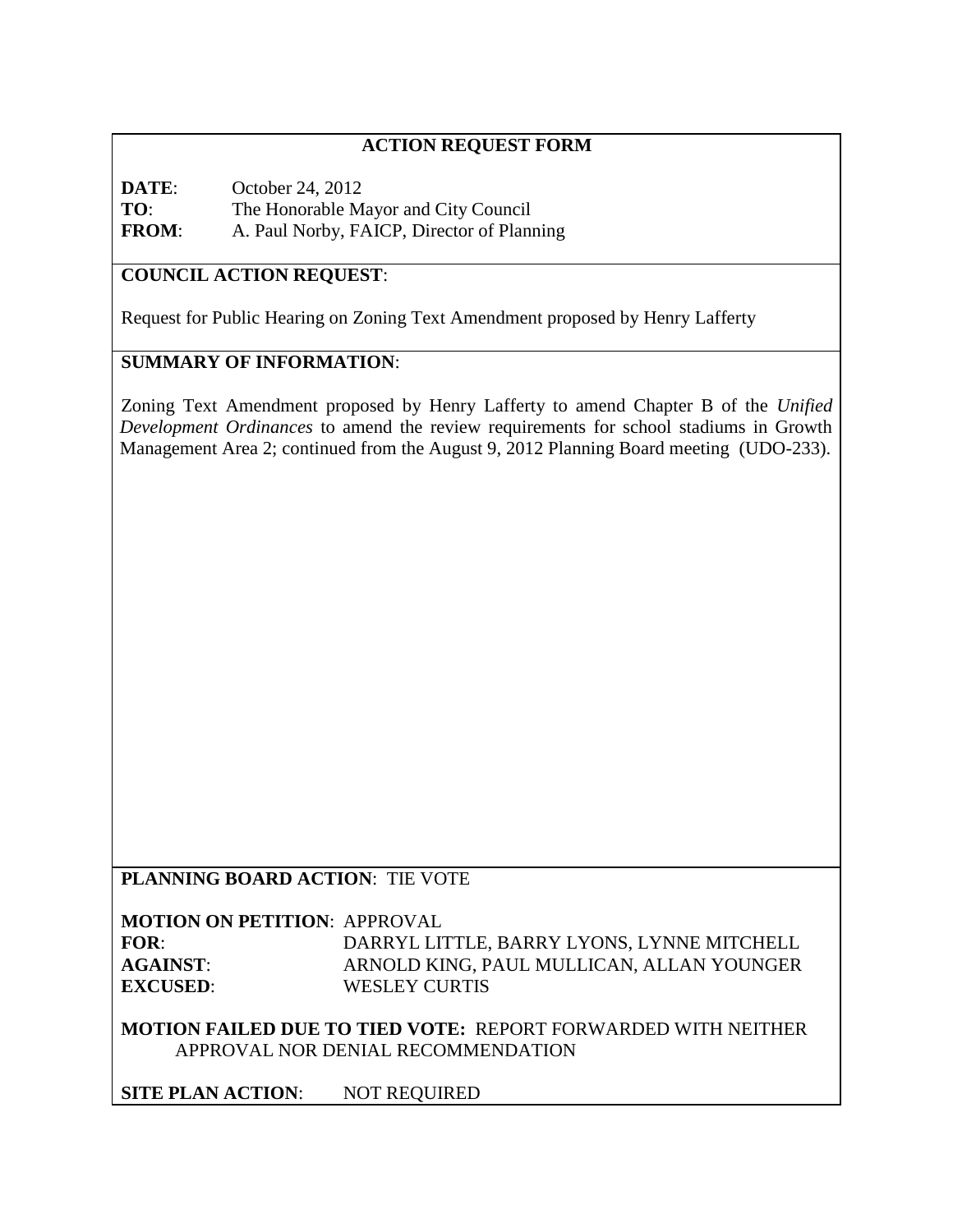#### **STAFF REPORT**

**DOCKET #:** UDO-233 **STAFF**: [David Reed](mailto:davidr@cityofws.org?subject=UDO-233)

#### **REQUEST**

This text amendment (UDO-233) is proposed by Henry Lafferty to amend Chapter B of the *Unified Development Ordinances* (UDO) to amend the use conditions for School Stadiums.

#### **BACKGROUND**

The proposed text amendment would apply to all schools, existing and future, in Growth Management Areas (GMA) 1 (City/Town Centers) and 2 (Urban Neighborhoods). The implications of the proposed changes go beyond any particular site.

In 2005, some changes were proposed to the off-street parking requirements for schools relating to bus parking for elementary and middle schools and stadium parking for high schools (UDO-146). UDO-146 was reviewed and recommended for approval by the Planning Board in October 2005. At the subsequent City Council public hearing, Council remanded the stadium parking issue to the Planning Board, expressing concerns about the parking problems that have been experienced at non-school events. The amendment was subsequently discussed at the Council's Community Development/Housing/General Government Committee, where the Committee agreed that the amendment should be supported, as proposed.

The changes to the stadium parking requirements, which eliminated the need for stadium parking above and beyond the parking required for the school itself, were adopted by the City Council in 2006 and eliminated the requirement that parking be calculated at one space per three seats in an on-site school stadium. The premise behind that change was that given the size of typical oncampus stadiums, the parking otherwise required plus temporary space on campus would be sufficient to handle the demand for stadium parking. The parking for schools with or without stadiums is now calculated the same way by calculating one space per five students plus one space per faculty/staff.

Two of the newest high schools in the county, Atkins and Reagan were built using the old pre UDO-146 stadium seating requirement. They were both approved shortly before the text amendment was proposed and, at the time of approval, each school proposed a 1,500 seat stadium. Reagan has since increased the size of its stadium and has also provided additional parking. Larger stadiums that could generate greater parking needs than what is required for the school present a more challenging parking solution at those times when the stadium is used at full capacity. Suburban schools generally have more land and with good topography, they can supplement paved parking areas with parking on grassed areas, for example.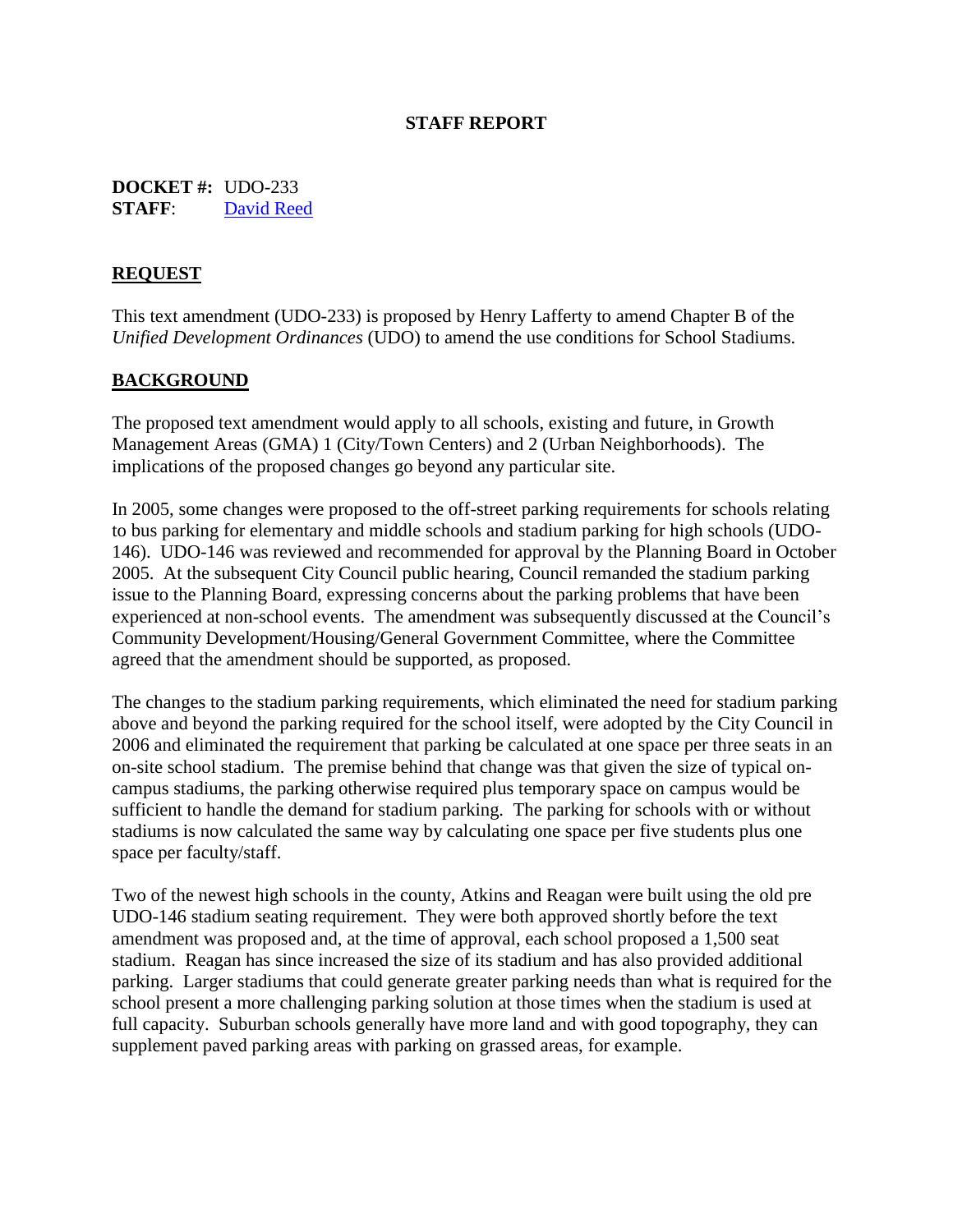# **ANALYSIS**

There has been a trend to reduce parking requirements over the last few years. For example, in response to comments from the Realtor's Change of Use Committee, a text amendment was presented to eliminate the need to bring parking into conformance for older structures in GMA 1 and 2 (UDO-211). In another example, the Pedestrian Business (PB) zoning district has had an automatic parking reduction of 30 percent due to the nature of the district being pedestrian oriented. Text amendment UDO-214 was approved by the City Council in 2010 extending that parking reduction to the General Business (GB) district to better accommodate pedestrian oriented mixed use development in that district.

While UDO amendments have been made to reduce parking requirements in our community, other amendments have required additional scrutiny related to parking in certain instances. Included in UDO-211 adopted in 2010 is a provision that if the land use is "Restaurant" in an older building without enough parking to meet current standards, an elected body Special Use Permit must be granted. This allows the majority of nonresidential uses to occupy older buildings without bringing the parking up to current standards but also allows for further scrutiny on a case-by-case bases of the more intense restaurant use which potentially could have a parking problem. Since UDO-211 was adopted, four Special Use Permits have been reviewed and all were approved after the petitioners demonstrated they could adequately accommodate the potential parking associated with their restaurant. Another example of additional scrutiny of the parking impacts is the elected body Special Use Permit which is required for off-site parking for multifamily and institutional uses in residential zoning districts. In the last ten years, 12 Special Use Permits have been requested by churches desiring this off-site parking arrangement, for example.

The subject text amendment was submitted in anticipation of a potential parking problem that may occur at one of the existing schools in GMA 2 if a stadium is built there. As mentioned above in the background information, no text amendment should be contemplated with a single site in mind. The nature of the more urban development patterns in GMA 1 and 2 along with the limited site area available for overflow parking in those areas do bring into question the possible parking constraints of new or expanded stadiums in close proximity to existing urban neighborhoods. However, the text amendment as submitted offered the possibility of either a Special Use Permit or Special Use District Zoning. Special Use Zoning would cover the subject in a broader context than just the parking impacts. Staff believes that school stadiums and at least some of the impacts during the year that emanate from them is part of what community life is about. It is the parking for large stadiums that has the most potential for disruption in the functioning of the neighborhood environment if not enough consideration has been given to any parking needs that go beyond the parking available on campus.

Therefore, staff believes that rather than proposing Special Use District Zoning for school stadiums in GMA 2, the amendment should require a Special Use Permit from the elected body for any school stadiums with over 1,500 seats in GMA 1 and 2 that don't have on-campus parking spaces sufficient to provide one parking space per four stadium seats. A Special Use Permit would be consistent with what the City Council already requires for restaurant parking on non-conforming older building sites in GMA 2, and church parking beyond the church site itself.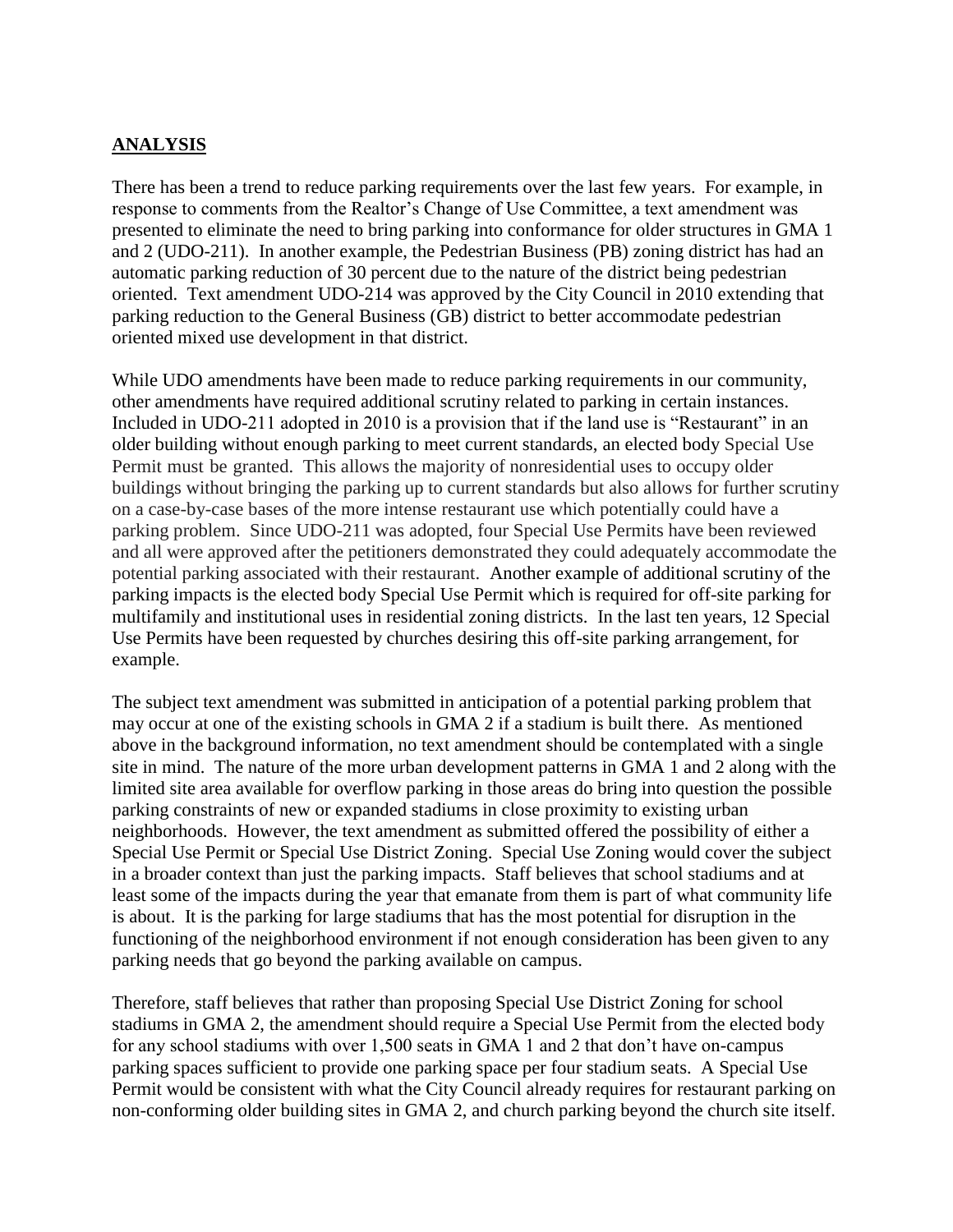The 1,500 seat threshold is proposed because the on-campus parking required for students and faculty already should be sufficient for stadiums up to that size. The one space per four seat ratio was selected by reviewing the requirements of other large North Carolina cities.

Having a Special Use Permit process to consider parking for large school stadiums without oncampus parking at the one space per four seat ratio will allow consideration of special parking arrangements that schools can commit to, balanced with the potential parking and traffic impacts to surrounding neighborhoods.

# **RECOMMENDATION**

APPROVAL of staff revisions to proposal.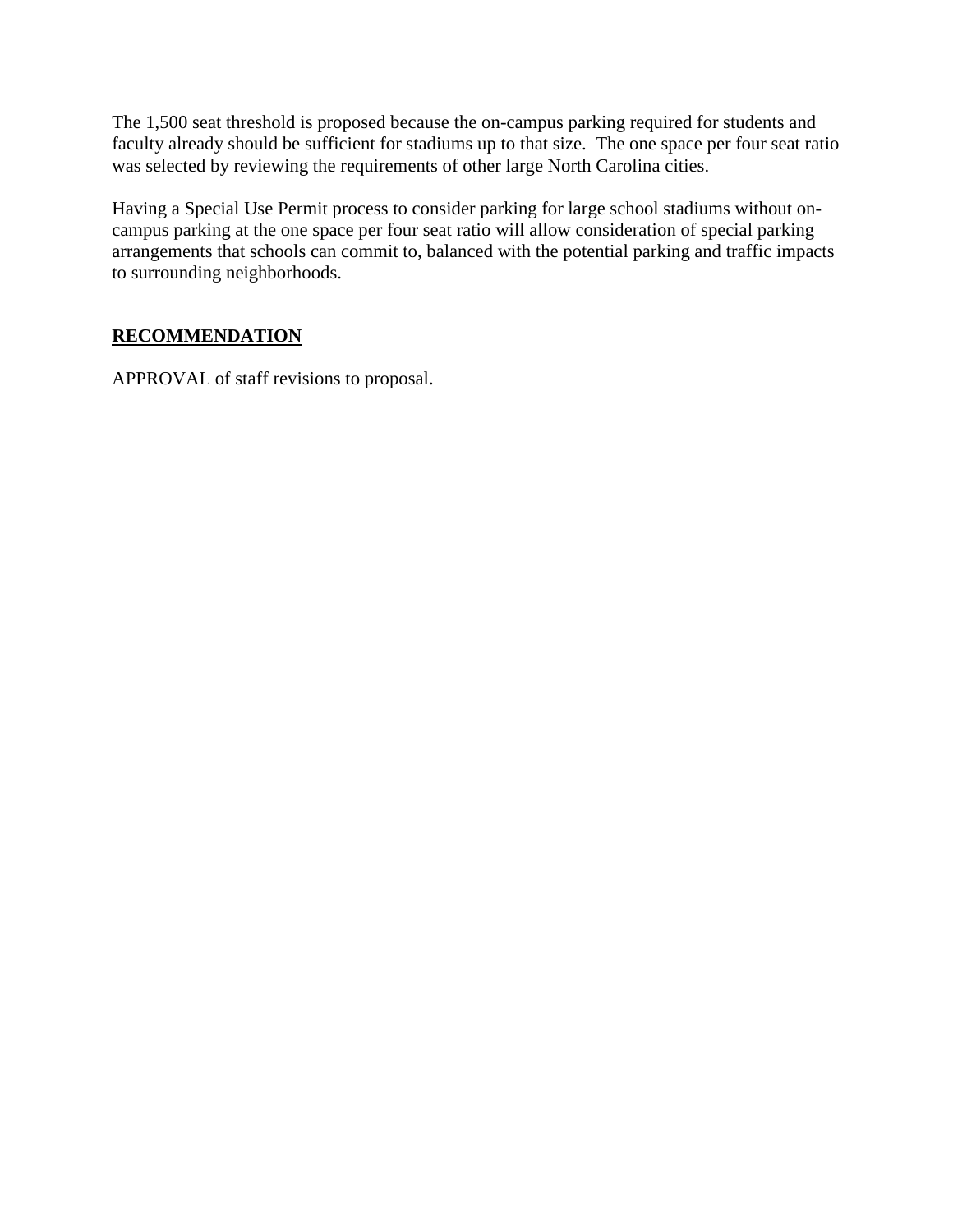# **CITY-COUNTY PLANNING BOARD PUBLIC HEARING MINUTES FOR UDO-233 AUGUST 9, 2012**

Wesley Curtis was recused from consideration of this request due to his firm's relationship with the school system.

Arnold King stated that there has been a lot of misinformation and miscommunication about this issue. There are a lot of outstanding well-intentioned folks on each side of the issue of a stadium at Reynolds High School. We have gotten an equal number of comments from opponents and proponents of that issue.

However, the determination of placing a stadium next to Hanes Park is a decision for the School Board not the Planning Board.

The text amendment under consideration today deals with parking requirements for any and all school stadiums in GMA1 and GMA2 and the appropriate process to take if there is not sufficient parking to meet the code requirements.

Please restrict your comments today to the amount of parking needed for a stadium and the procedure to be followed if there is not enough parking.

Our rules for public hearing are normally 12 minutes per side. We're going to start off today with 15 minutes to a side and see if that's appropriate. We would suggest that one person be the primary contact for each side and sort of allocate the time rather than us making that decision up here.

David Reed presented the staff report.

#### **PUBLIC HEARING**

 $FOR<sup>1</sup>$ 

Tom Terrell, 300 N. Greene St., Greensboro, NC 27401

- I represent the petitioner and a group called Save Hanes Park. However this text amendment is larger than any one stadium proposal.
- This issue before us today is whether any stadium in GMA1 or GMA2 that does not have adequate parking on its site shall be required to go through some form of public scrutiny.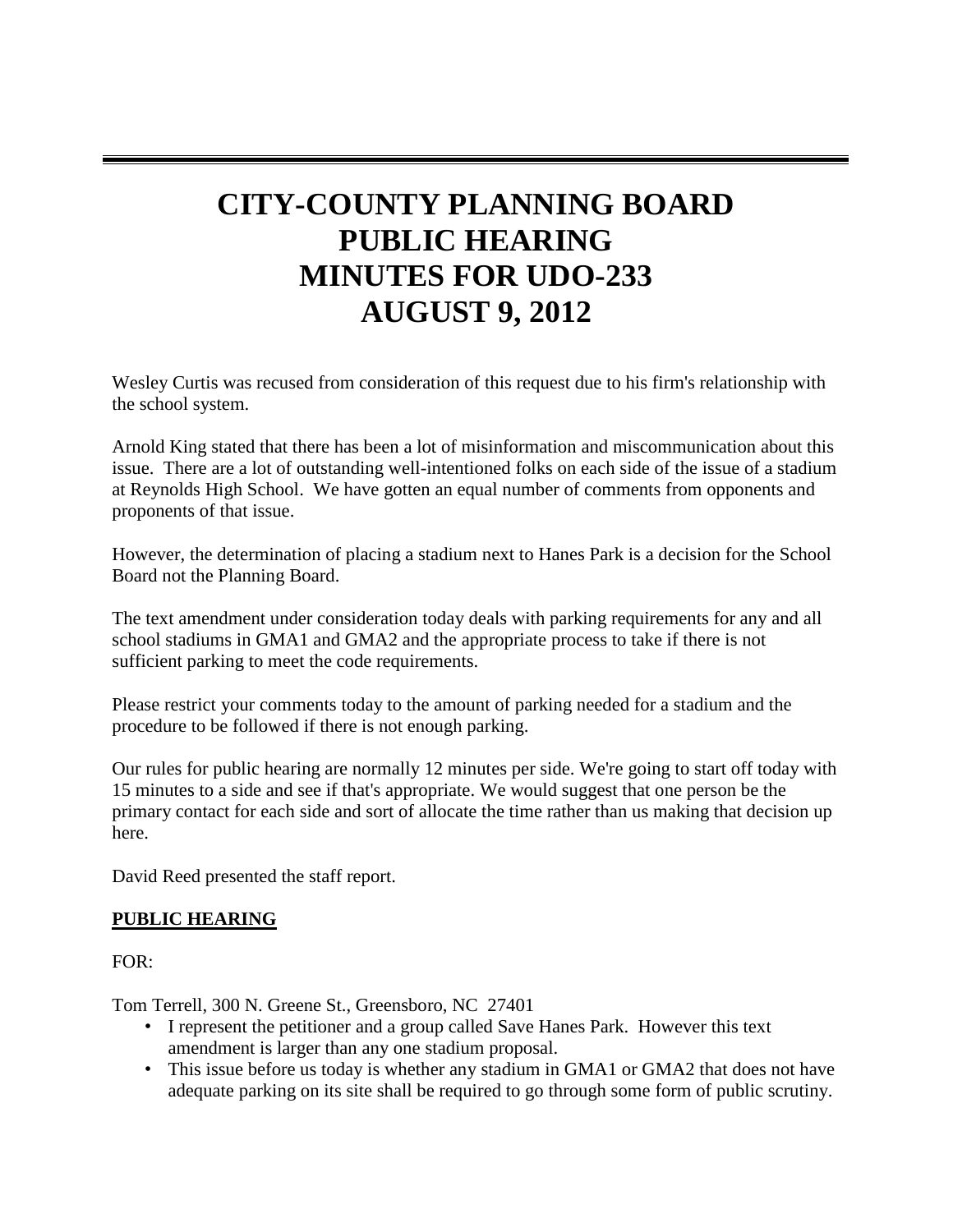- Scrutiny is a good thing, not a bad thing.
- Typical high school stadiums were what was contemplated when the existing ordinance was adopted in 2006. Stadium use at that time was infrequent and typically had low turnout.
- Mega stadiums were not contemplated when the current standards were adopted. Now there appears to be at least one proposal for a stadium that is four to five times the typical size stadium when the standards were set. It would be heavily used and would adjoin several established neighborhoods.
- The area already has inadequate parking.
- That situation is what has prompted this text amendment asking for public scrutiny of such large projects, especially when there may be inadequate parking.

Henry Lafferty, 1619 Lynwood Ave., Winston-Salem, NC 27104

- The proposed site for the stadium which prompted this amendment is on public school property in a highly developed area adjacent to Hanes Park, one of the oldest and most utilized parks in our city.
- The stadium development would be comparable or larger in size to some of the big box stores on Hanes Mall Boulevard.
- Facilities of this size have a substantial impact on surrounding neighborhoods. Lack of parking and increased traffic are two of the most significant effects that need to be addressed more concretely with such large projects.
- Even though Reynolds High School cannot currently adequately provide for its parking needs on site and must use neighborhood streets, no additional parking for a large stadium would be required under the current UDO.
- This amendment seeks to correct oversights made six years ago for parking and create a mechanism for site plan review with public input.
- I urge you to show your commitment to *Legacy* and to urban neighborhoods by approving this amendment.

John Coyne, 214 N. Hawthorne Rd., Winston-Salem, NC 27104

- From my front porch I have direct view of Hanes Park.
- People from all over the City use Hanes Park from before sunup to way past sundown.
- They come from every race and every income bracket. It is this diversity that makes this part so vibrant and so inclusive.
- Parking for current uses in this immediate area is inadequate. To allow such a large stadium, even on privately owned property, creates massive problems for the surrounding properties.
- In dense urban areas, schools' needs must be balanced with the needs of the entire community.
- UDO-233 does not reject building of school stadiums. Rather it calls for a reasonable approach to parking and approval by an elected body, all in alliance with *Legacy*.

Langdon Oppermann, 1500 Overbrook Ave., Winston-Salem, NC 27104.

 • We're here because of the amendment passed in 2006 when parking requirements for stadiums were removed. The key point then was that stadiums were used only for home games and they wanted to avoid building parking lots which would only be used a few times a year. As a result the parking requirement for stadiums was eliminated.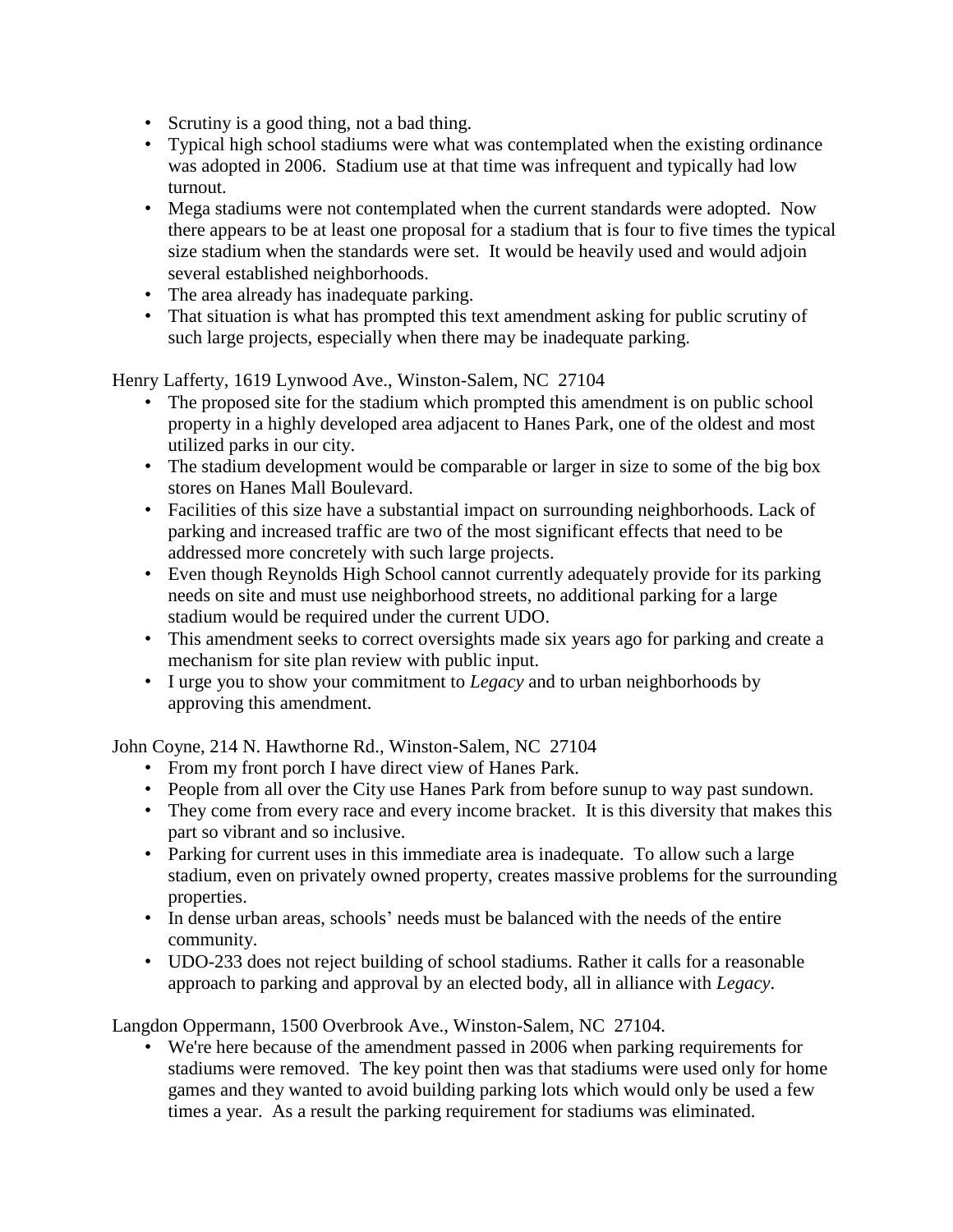- However stadiums and their uses have changed. There is now consideration of extremely large structures with very frequent usage.
- There is not always adequate parking for such a structure.
- Nearby businesses are concerned about traffic and parking.
- The purpose of this amendment is simply to consider parking for new and expanding parking stadiums in urban areas and give the public a chance to participate.
- It does not prohibit the construction of the stadium. It does not affect existing stadiums unless they expand. It does not change the zoning of any school property.
- This amendment has no effect on elementary schools or middle schools.
- Without UDO-233, large stadiums can be built with no communication to affected property owners or with any citizen. This sets a terrible precedent to other areas in our city.
- This amendment is not about Reynolds. The Reynolds project only brought this to the forefront.
- Recommending this amendment doesn't stop a stadium, but it makes sure that hundreds of neighbors' interests can be considered rather than completely ignored. Thank you.

Ben Towle, 1581 W. Northwest Blvd., Winston-Salem, NC 27104

- I am here on behalf of Winston-Salem Neighborhood Alliance which represents over 19 neighborhoods.
- We support this text amendment.
- We feel when the institutions build in close proximity to residential neighborhoods where safety and community environment may be affected the project needs to be approved through public discussion, public input, and public approval.

Anne O'Brien, 2301 Buena Vista Rd., Winston-Salem, NC 27104

- I'm a member of the RJR class of 2012.
- I'm also a member of the community that surrounds the site for the proposed Hanes Park Stadium which initiated this amendment.
- Residential and commercial areas grow up around our schools.
- It's important that we all respect each other and the boundaries that are naturally established by urban growth.
- It's only reasonable and right that this body should have oversight for projects of this nature.
- The site proposed next to the Hanes Park location is close to the medical center. In order to respect the need of emergency vehicles to have quick access to the hospital, there should be adequate parking leaving those pathways unblocked.

Bill Gibson, 1315 Brookstown Avenue, Winston-Salem, NC 27101

- This amendment is about parking and about public process.
- Mr. Terrell is correct that zoning is about balancing interests and that scrutiny is a good thing.
- If you pass this amendment, you are confirming that Winston-Salem in 2012 is a sensible community.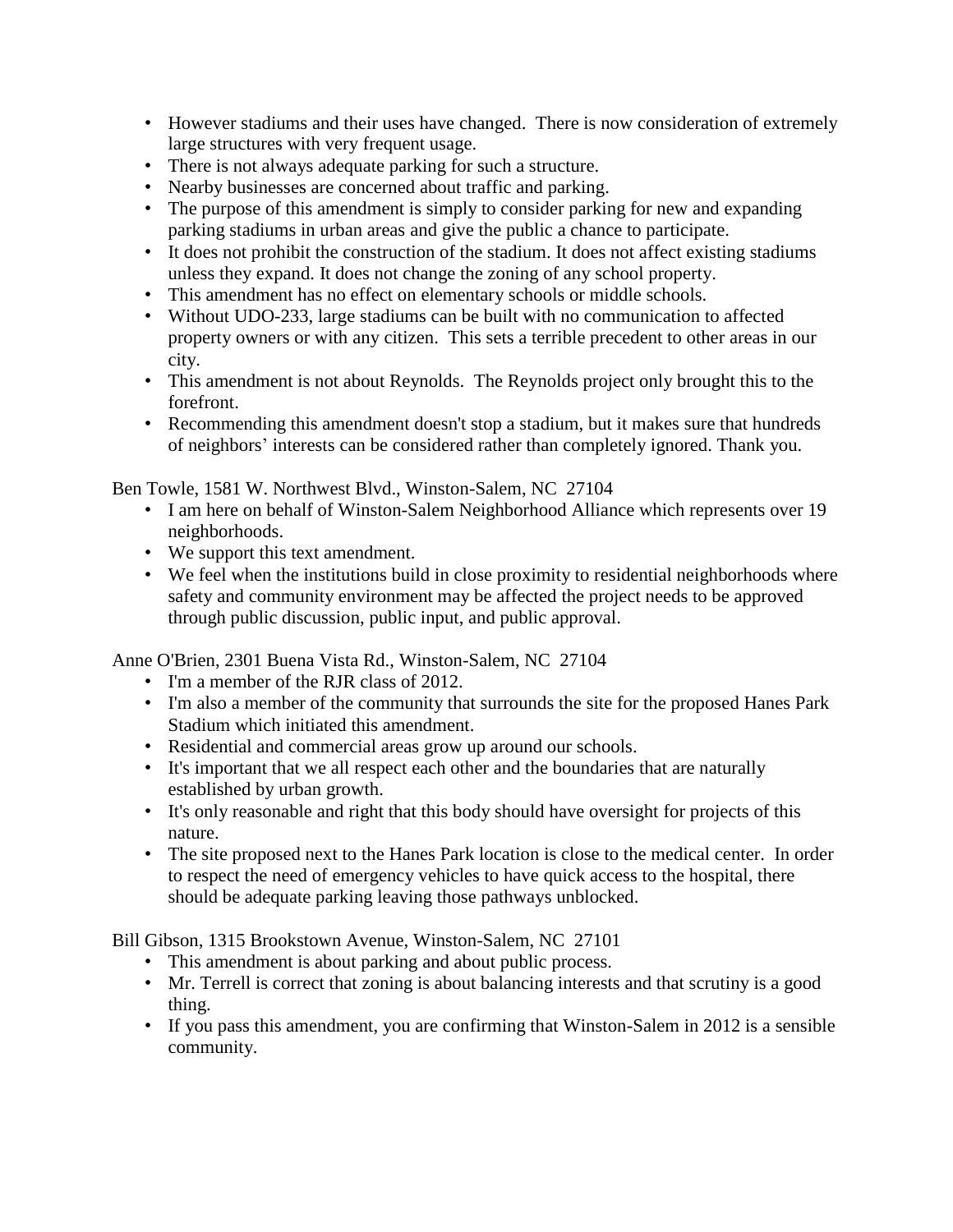Kathleen Ramich, 1318 Glade Street, Winston-Salem, NC 27101

- I manage and live in an apartment building that fronts on Glade Street.
- On-street parking is used by patrons of nearby facilities. There are many nights, weekend, and weekdays when all the parking is taken up. To add another facility would create significantly more problems.
- With more vehicles trying to park along roads, emergency access to the hospital through this area would be challenging. As this is a major route for emergency access to the hospital, this could be very dangerous.

#### AGAINST:

Darrell Walker, 475 Corporate Square Drive, Winston-Salem, NC 27105

- My role today is to represent the school district in general.
- There are 29 particular schools in GMA2. They are not all high schools, but some schools have changed classifications over the years.
- Even though we're talking about parking today, the Board of Education has not seen a final plan for the stadium being mentioned today.
- There has been no discussion about concerts and other activities.
- I'm a little disappointed that we're talking about a text amendment which just relates to schools.
- We need to do more planning together as a city and a county and the school system.
- We already go through a pretty extensive process with staff. There's a lot of discussion concerning every project that comes before them. There's never a rubber stamp.
- I'm not necessarily opposed to a seating ratio of 1 to 4. However, we would like to be able to use parking on existing school properties. In the situation which precipitated this amendment request, we can meet the requirement of 1 to 4 by using existing school campuses in surrounding areas.
- If the boundaries of GMA2 were ever expanded, that would likely involve more schools and stadiums which are going to have work done on them in the next five years.
- We are looking at the long-range plans.
- 400 parking spaces would cost us around \$2 million in today's world and we don't want to see those spaces sitting around empty.
- Please consider allowing us to use existing school properties around stadiums in GMA2.

Bill Powell, 475 Corporate Square Drive, Winston-Salem, NC 27105

- I also represent the school district.
- Reviewed statistics showing that current stadiums have plenty of parking for their capacities and the usual attendance.
- The primary purpose of stadiums is to educate our students.
- Stadiums are special. They are an accessory use.
- We constantly use contiguous spaces for parking for Friday night games. Emergency vehicles still get through.
- Different categories are possible: A new school could be a category. It would require Planning staff and Planning Board approvals. We could park as we have. There's nothing special about it.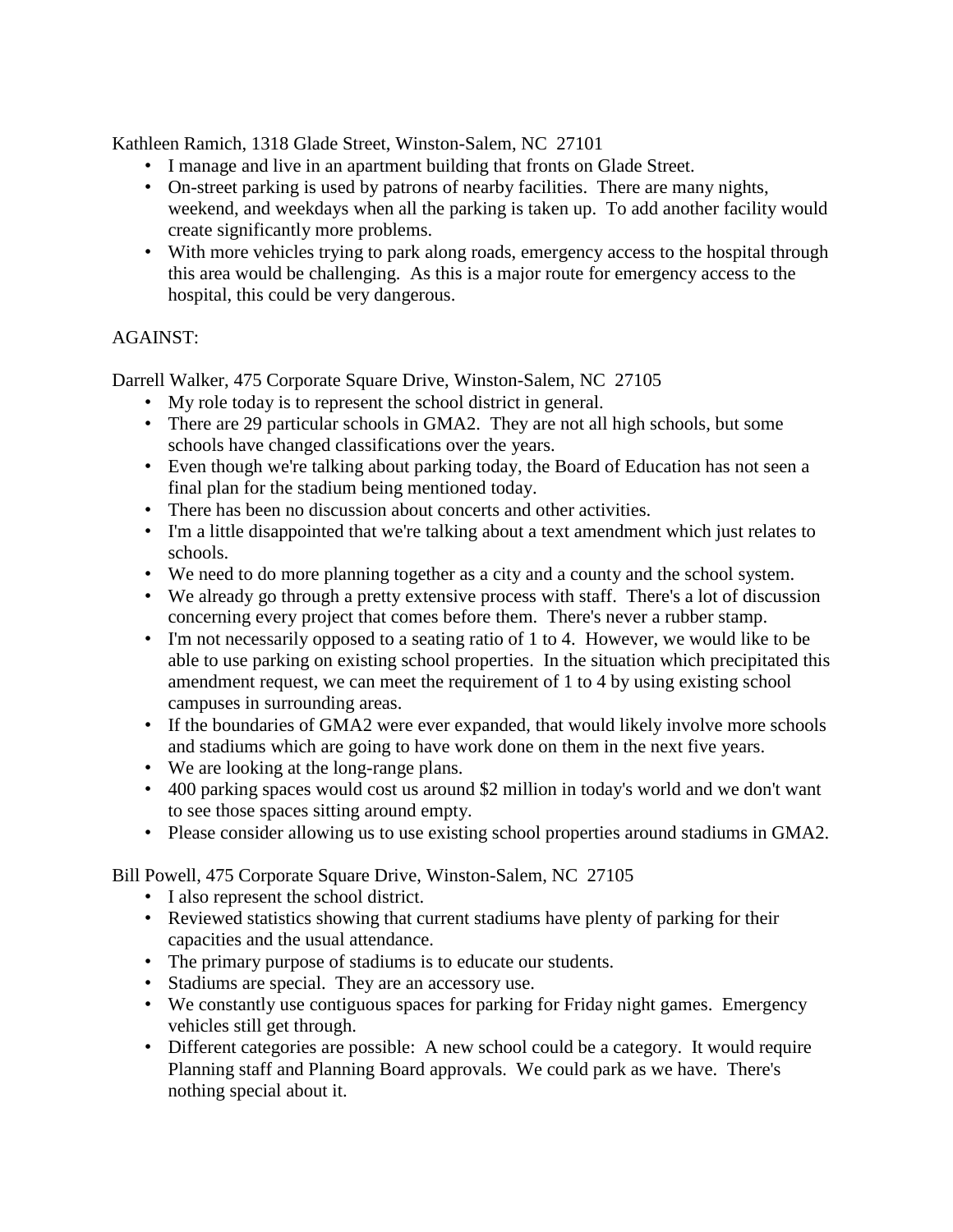- Second category: No new seats are added. When a stadium is renovated, parking as we have should be grandfathered.
- Third category: If a stadium cannot meet the count using all those items, there's always special use which can be used. We don't have to use it with many schools. Some of those already meet the 1 to 4 requirement.
- Our urban areas have a neutral to declining population. Schools follow that trend.
- Downtown has an increase in population, but not an increase in students.
- We shouldn't be creating rules that require bureaucracy.
- If we went through the entire public process, it would take approximately one year.
- We should be streamlining approvals to encourage new growth, encourage urban areas, generate excitement. We should not be encouraged to build asphalt lots.
- Ordinances should encourage shared and temporary parking including contiguous, green grass, on-site, churches, and business partners.
- The current site plan approval process already has review by transportation, engineering, streets, and fire.
- Schools have planned parking needs for years. Why is it special? We should save the special permits for special uses. If we can't get the parking on, it will be obvious, it will be a special use.
- But if we can do it the way we've been doing it, we should reject the amendment or modify it to use the items.
- We should encourage urban improvements.

Drew Davis, Spillman Thomas & Battle, 110 Oakwood Dr., Suite 500, Winston-Salem, NC 27103

- I actually live in the district impacted by the stadium.
- My law firm represents the RJ Reynolds Home Field Advantage group. This is the group that is endeavoring to raise money for the stadium to be constructed wholly on property owned by the Winston-Salem/Forsyth County Schools, adjoining other school owned properties.
- I believe this text amendment to be wholly inconsistent with the application and wholly inconsistent with the general practicality as it currently exists.
- We've heard already about the need for additional scrutiny, especially by the City Council.
- You review all zoning and similar types of requests, considering their compliance with *Legacy* and the *Unified Development Ordinances* (UDO).
- The level of scrutiny you and staff put into this is more than enough. It's been ample, consistent, reasonable, and appropriate.
- Passing this text amendment would mean City Council makes its own decision separate from what you desire to do. We think that's inappropriate and inconsistent with the UDO.
- Although we wouldn't be here if it wasn't for one particular stadium, this amendment will apply to many more stadiums. It affects 29 different schools in GMA2. If the GMA2 boundary changes, it will affect more schools.
- Additionally an increase in parking requirements creates a decrease in green space.
- It has unintended and undesired consequences such as stormwater runoff.
- There will be no change of use here. It's been school property and will remain school property.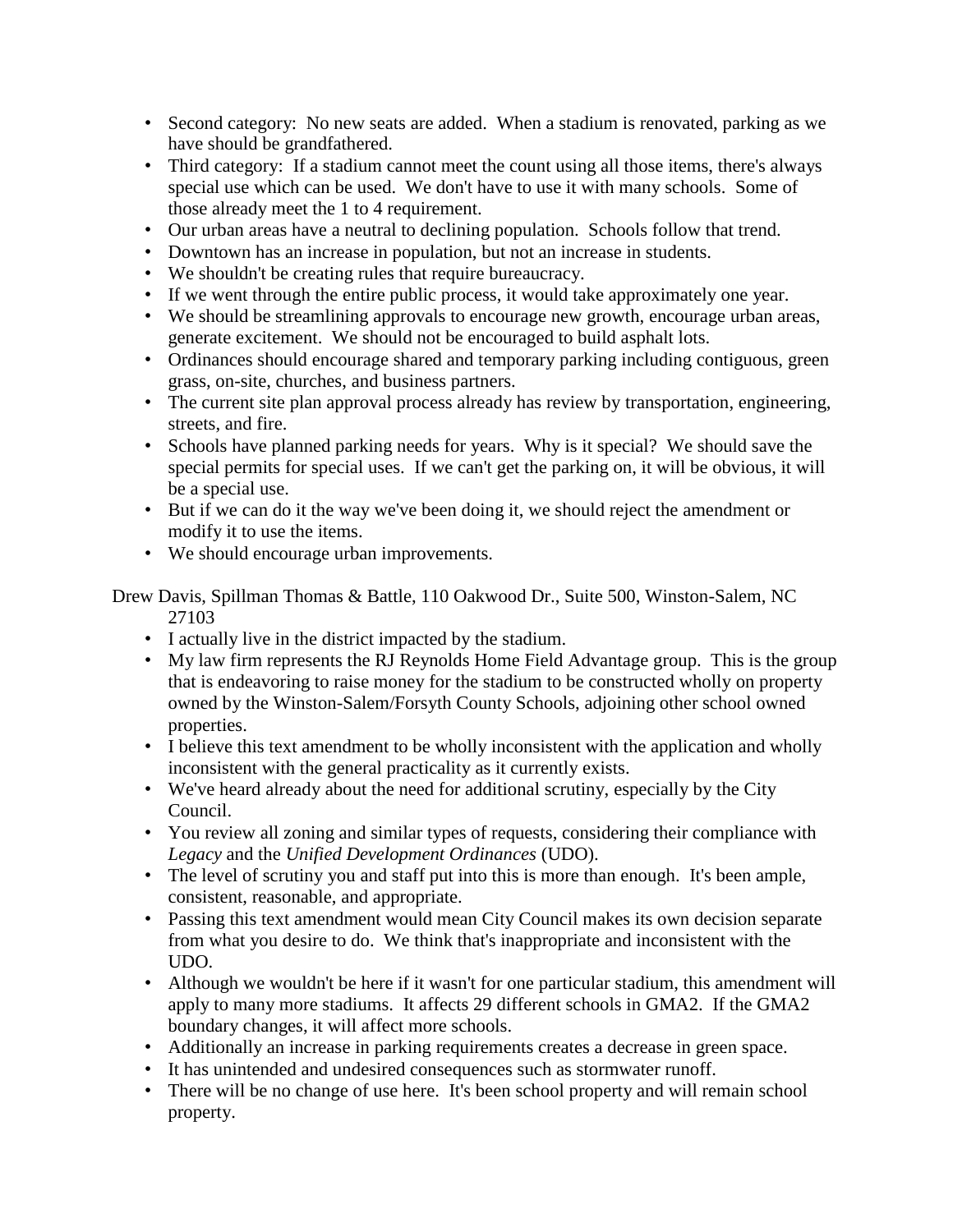- We understand that parking is a major concern in all stadiums.
- We can show you a diagram showing more parking spaces than I've described. Certainly there is an opportunity for a reasonable parking plan to go along with the stadium.
- We ask that you oppose UDO-233.

Chairman King noted that two other people had signed up to speak. However time for the opponents has expired. With the Board's agreement, Brad Fisher and Stan Dean were each given two minutes to speak and then four minutes were given to the proponents to speak.

Stan Dean, 215 NW Pine Valley Road, Winston-Salem, NC 27104

- I'm president of the Booster Club at Reynolds High.
- The stadium we are proposing is not a mega stadium. It is 4,500 seats which is smaller than most of the other high school stadiums in the County.
- This is not a \$60M "Texas stadium" as mentioned in the news. It is the minimum size required by the NC Athletic Association in order to host a playoff game.
- We already have over 1,100 spaces which gives us more than most if not all the other stadiums in the County. As you know, for the most part those stadiums are in residential areas.
- We have Bryson Auditorium which has 2,300 seats. When attendance is good, we will have 2,000 people there. We have had 1,300 a few times this past year, and used the parking that is already there. We don't get complaints about parking.
- We don't need to take additional steps, jump through more hoops to prove that we have adequate parking.
- There have been comments about lack of communication. We want to be good neighbors. Reynolds is a vital part of the neighborhood. We meet with them and we try to work things out with them. We do not want to impede on them.

Brad Fisher, 301 N. Hawthorne Road, Winston-Salem, NC 27104

- I'm the athletic director at Reynolds High School.
- Half of our students are not of driving age.
- Half of our students don't have the ability to have transportation.
- Parking won't be an issue for a lot of students. They'll be in the seats at the time.
- GMA2 covers a large area for high schools that are minority based. I think it's unfair to pass this amendment which would adversely affect those neighborhoods, those schools.
- Please vote against this amendment.

Patricia Sokoloff, 707 Summit Street, Winston-Salem, NC 27101

- We're talking about a historic area.
- Pouring 1,400 teenage drivers into a historic area is not a good formula for people who bought houses there and who didn't dream of having a stadium across the street.
- We all know parking will be a problem. There is already insufficient parking for Hanes Park. People will be parking in front of the businesses along Reynolda Road which will not allow their clientele to do business there. There will be parking in front of houses abutting Hanes Park.
- People in cars are going to park where they want to park, not in the areas which are designated.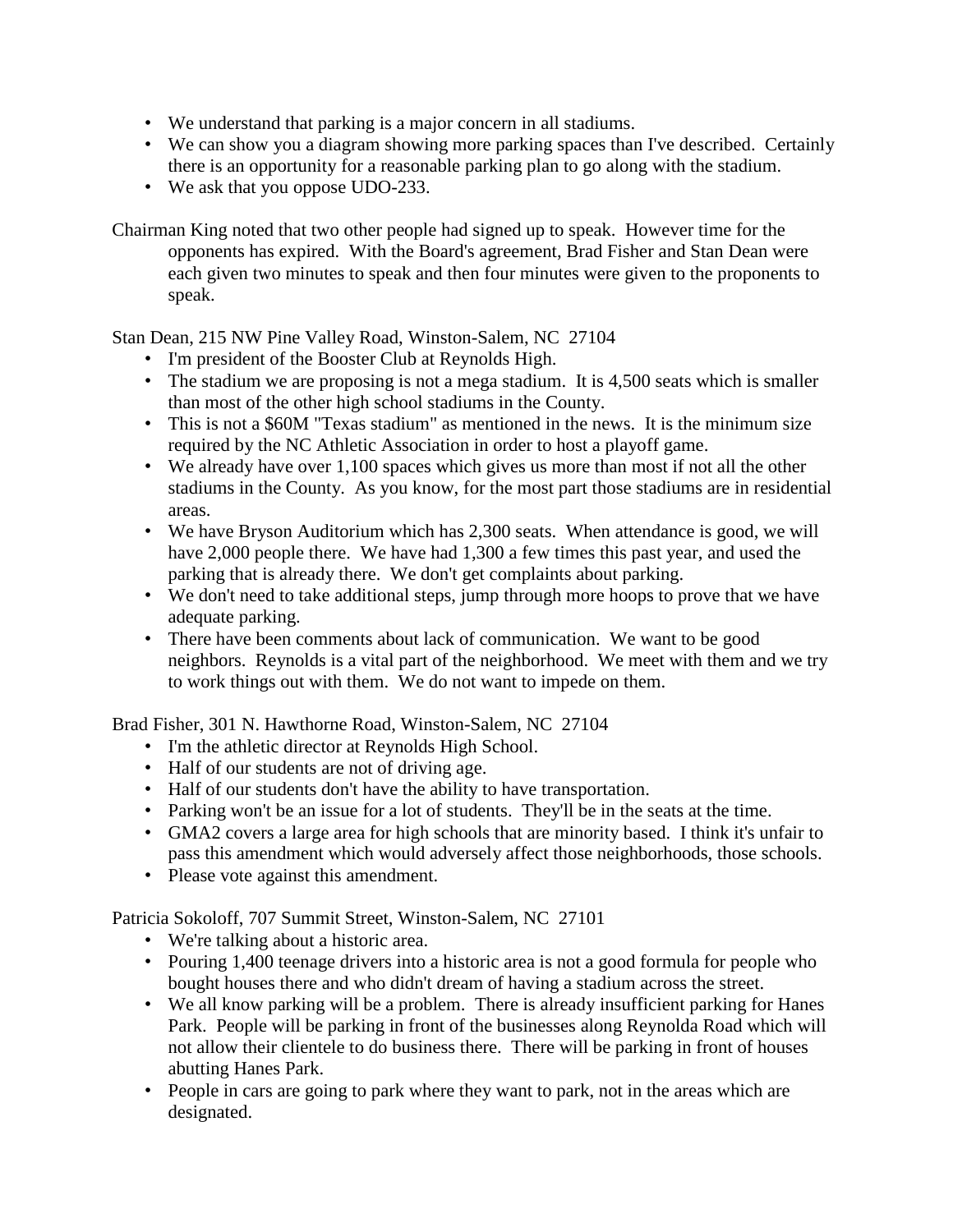Tom Terrell, 300 N. Greene St., Greensboro, NC 27401

- There is a huge disconnect between what you've heard this afternoon from members of the school system and what is being put on Facebook pages and emails and said in neighborhood meetings by backers of a very specific stadium proposal.
- Mr. Walker stated in his "damage control" that no one has ever said anything about concerts. I am sitting with two people who say on May 19th at an invitational meeting of the West Highlands Neighborhood Association at Fries Moravian Church he said there will be concerts at this stadium.
- Mr. Powell was quick to say there is always adequate parking. If that is the case, then this text amendment is innocuous. The problem comes when they start counting spaces designated for use by other facilities. This means the other facilities cannot be used.
- If everything works out so fine in reviews, etc., then this text amendment gives them an opportunity to prove it and it brings the neighbors into the process.

#### **WORK SESSION**

During discussion by the Planning Board, the following points were made:

Chairman King declared the public hearing closed. He made the following comments and suggestions.

This site we're talking about is school property. The project is scheduled to be presented to the School Board next month. If the project is approved, the total cost won't be known for some time afterwards. Then fund-raising will begin. It will be several years before the project can begin. As a result there is not a pressing need to address the parking issues right now.

There are going to be some unintended consequences. We just don't know what they are right now. We could be trying to fix a problem that doesn't exist and perhaps create other problems in the process. The Board needs to consider this matter a bit more before we make a decision. My recommendation to the Board is that we continue this for two months, to October 11. For the audience, that is the longest we can continue it so a recommendation will be made at that meeting. It will then go forward to City Council.

If the school system decides to build this stadium as proposed, then we need to consider narrowing this text amendment down to apply to this particular stadium and not the other 29 schools in GMA2. We do not want to make it impractical or unaffordable to build another urban high school in Winston-Salem. One of our stated goals in *Legacy* is to reduce parking requirements, not increase them, especially in the urban core.

I would say to the opponents if you do not want a stadium next to Hanes Park, you need to be talking to the School Board, not the Planning Board.

Board members expressed their support of having an opportunity to digest this information and consider the possible long-term consequences of such an amendment.

Allan Younger asked both sides of the issue to consider whether there might be some sort of compromise that they could both support.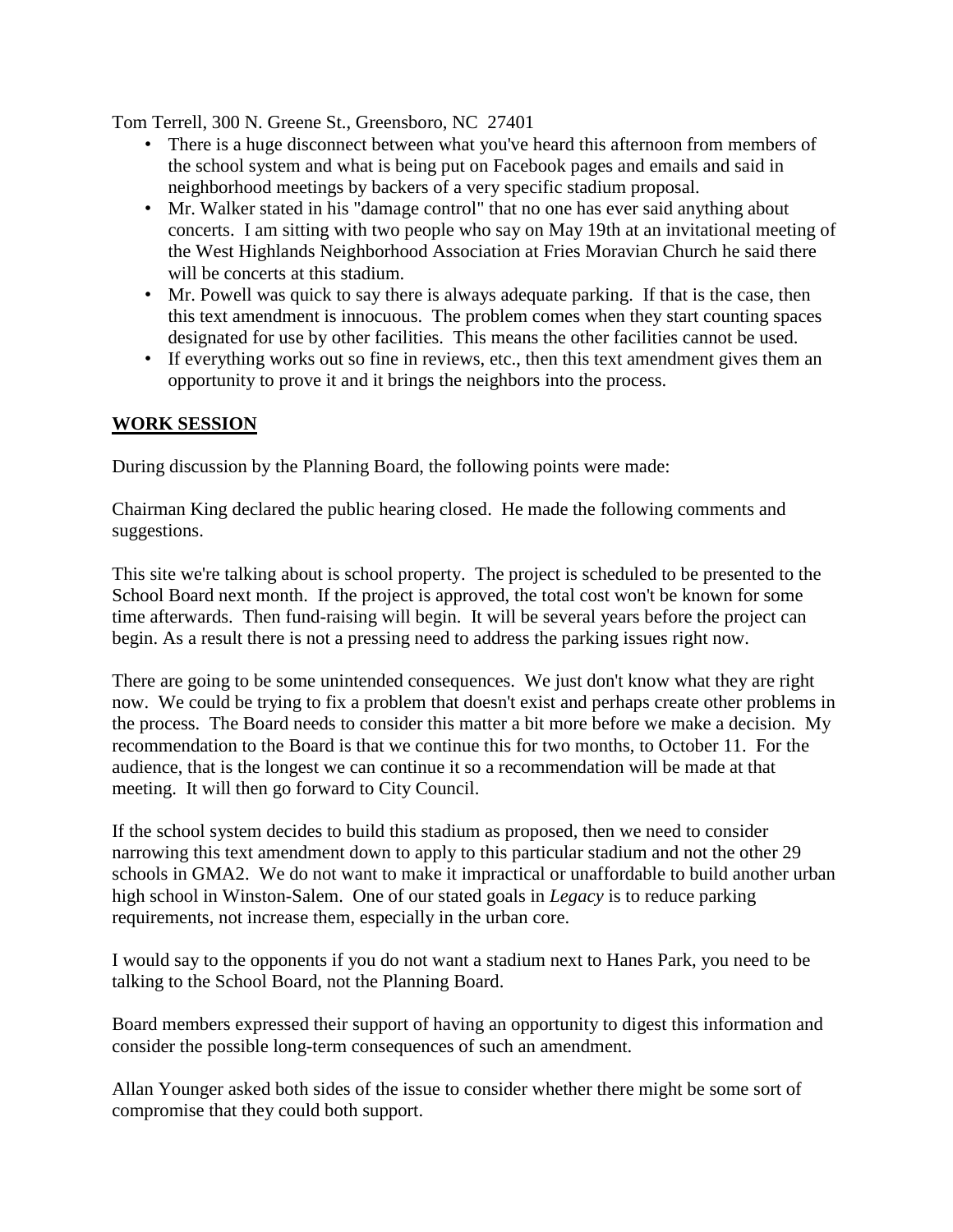MOTION: Clarence Lambe moved to continue the zoning text amendment to October 11, 2012. SECOND: Paul Mullican VOTE: FOR: Arnold King, Clarence Lambe, Darryl Little, Barry Lyons, Lynne Mitchell, Paul Mullican, Brenda Smith, Allan Younger AGAINST: None EXCUSED: Wesley Curtis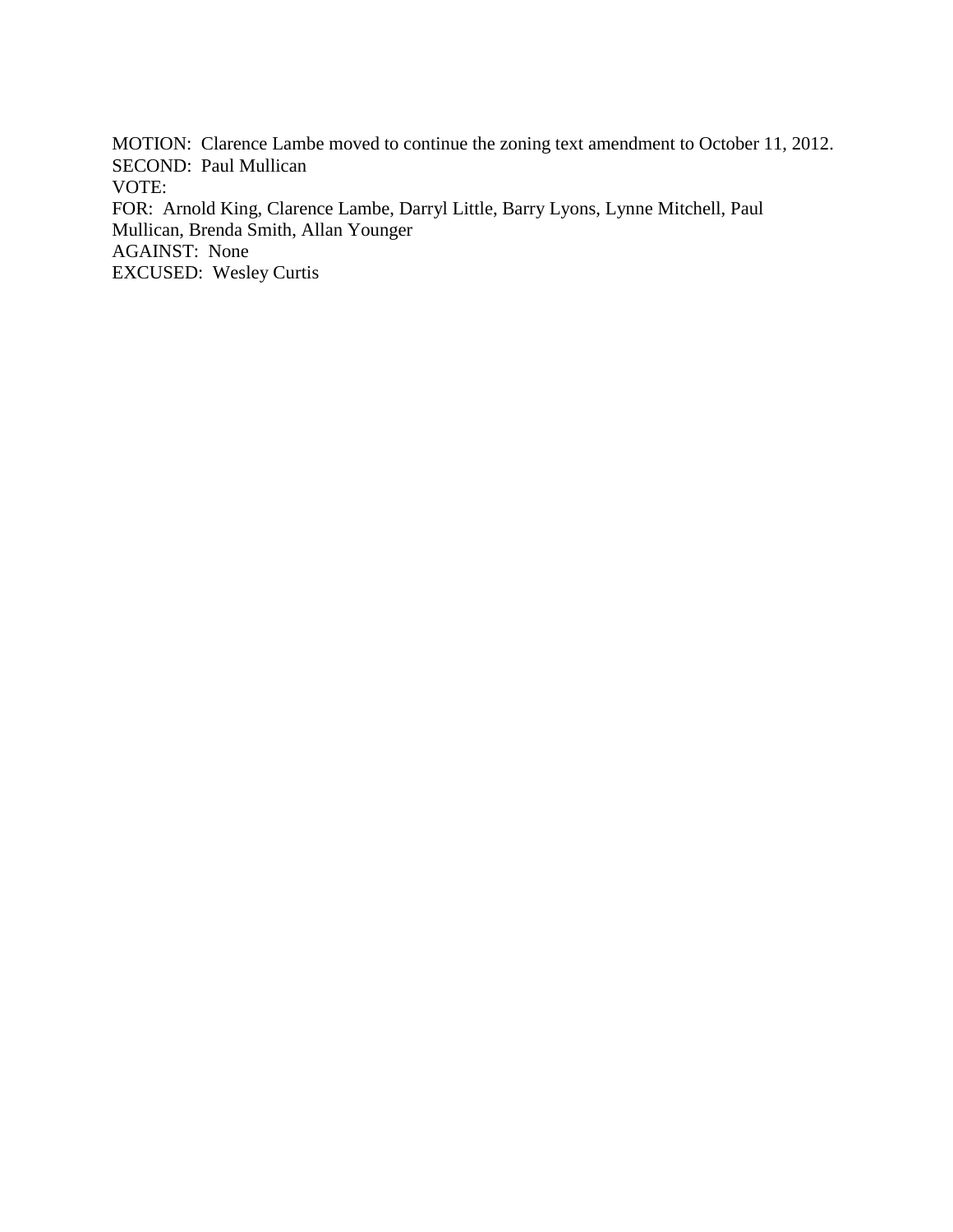# **CITY-COUNTY PLANNING BOARD PUBLIC HEARING MINUTES FOR UDO-233 OCTOBER 11, 2012**

Wesley Curtis was recused from consideration of this request due to his firm's relationship with the school system.

David Reed presented a brief recap of this request.

### **PUBLIC HEARING**

# NOTE: PUBLIC HEARING WAS HELD AND CLOSED ON AUGUST 9, 2012

#### **WORK SESSION**

During discussion by the Planning Board, the following points were made:

Arnold King: The parking requirements for this are more stringent than for similar uses such as the ballpark. For instance, BB&T Stadium has a 5,500 seat stadium with 800 parking spaces, a one to six ratio. Groves Stadium has 33,000 seats with 3,700 spaces, a one to nine ratio. School systems use public money and I have trouble holding them to a higher standard than we do other facilities. Most of the time 300 to 400 spaces would be sufficient based on their average attendance now.

Barry Lyons: The location has to be considered. The proximity to housing and neighborhood parking situations needs to have some requirements.

Lynne Mitchell: This is just proposing a public process, requiring the school to demonstrate that it would work. Public process is always a good thing.

Barry Lyons: Putting anything through a public process only serves to strengthen it's viability. More people may buy into a project if the public process is not forgone.

Arnold King: What is the definition of "on site"? Commonly owned property contiguous only owned by the school system will be considered one zoning lot for this purpose. This would get them to one to five.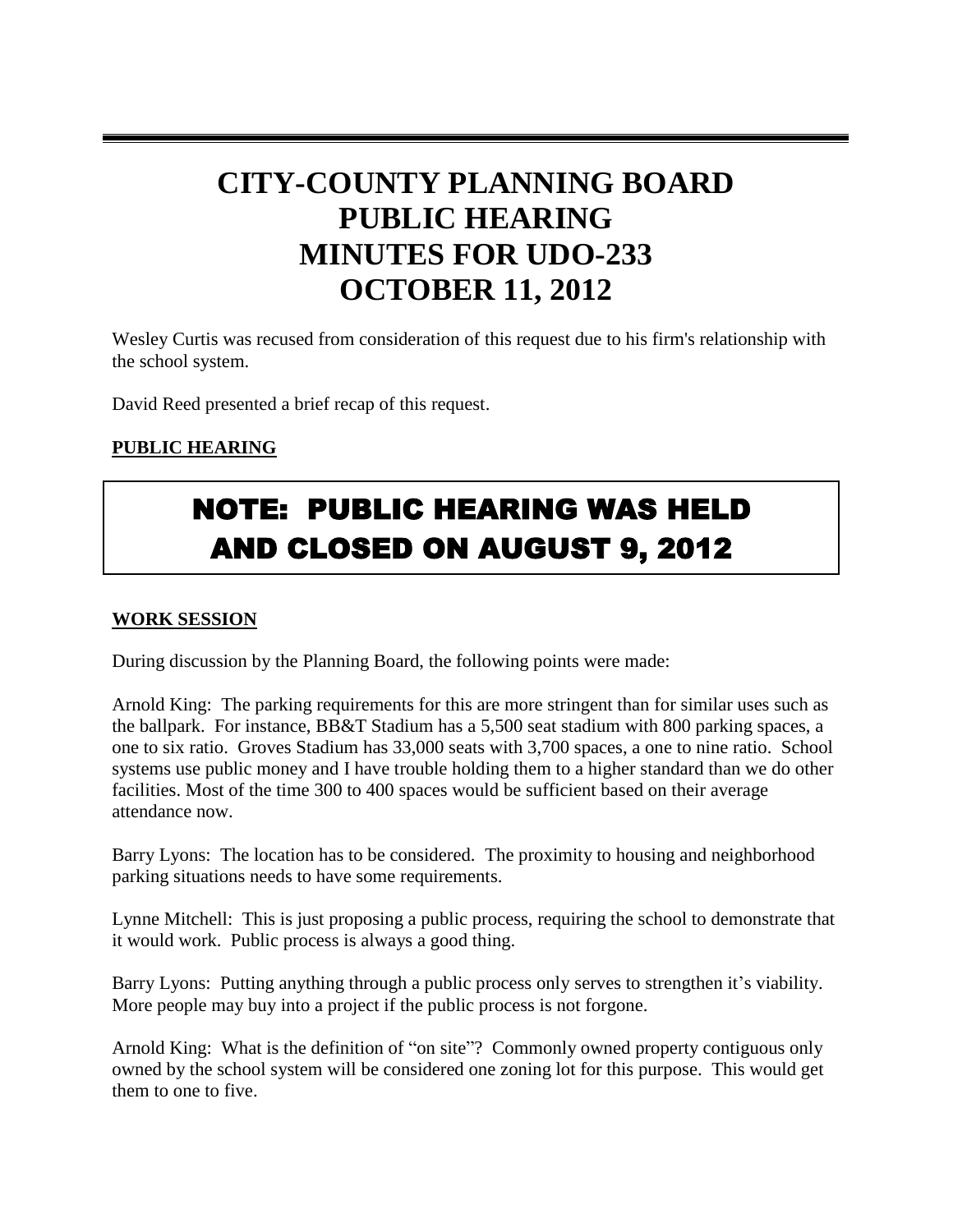Paul Norby: If you have a ratio of one to four, you would be exempt. Going above that would not mean denial of the project; it would simply mean going through the public process. We have several items go through this public process every year.

Arnold King: It is just another step in the process.

Allan Younger: I'm a big supporter of the public process: however, I'm not convinced that this would be the best thing for the students. I'm not necessarily convinced that the parking needs to be on site. If it can make sense to have parking close by and it does not cause a problem for the neighborhood, I would support that. I'm not convinced this is the right thing to do to pass this text amendment and therefore potentially end the opportunity for there to be a stadium at Reynolds.

Lynne Mitchell: This is a growing pain struggle. We will grow by 100,000 to 120,000 people by 2030. We look at where we are and where we want to be. Intensity will change things for people.

Paul Mullican: Would it help anything if we changed this ratio?

Arnold King: I have trouble saying there has to be 750 parking spaces when they are likely to only be used a couple times a year. The neighbors will be only inconvenienced a couple of times a year.

Paul Mullican: We are trying to reduce the amount of asphalt.

Barry Lyons: When anything has such an intensive use, a public process should be put in to place. A public forum would provide an opportunity for compromise to be reached. If there's no reason to oppose it, it happens. Otherwise a public forum would be helpful to work toward a compromise.

MOTION: Lynne Mitchell moved approval of the zoning map amendment. SECOND: Barry Lyons VOTE: FOR: Darryl Little, Barry Lyons, Lynne Mitchell AGAINST: Arnold King, Paul Mullican, Allan Younger EXCUSED: Wesley Curtis

MOTION FAILED. Report will be sent to the City Council with no recommendation.

A. Paul Norby, FAICP Director of Planning

\_\_\_\_\_\_\_\_\_\_\_\_\_\_\_\_\_\_\_\_\_\_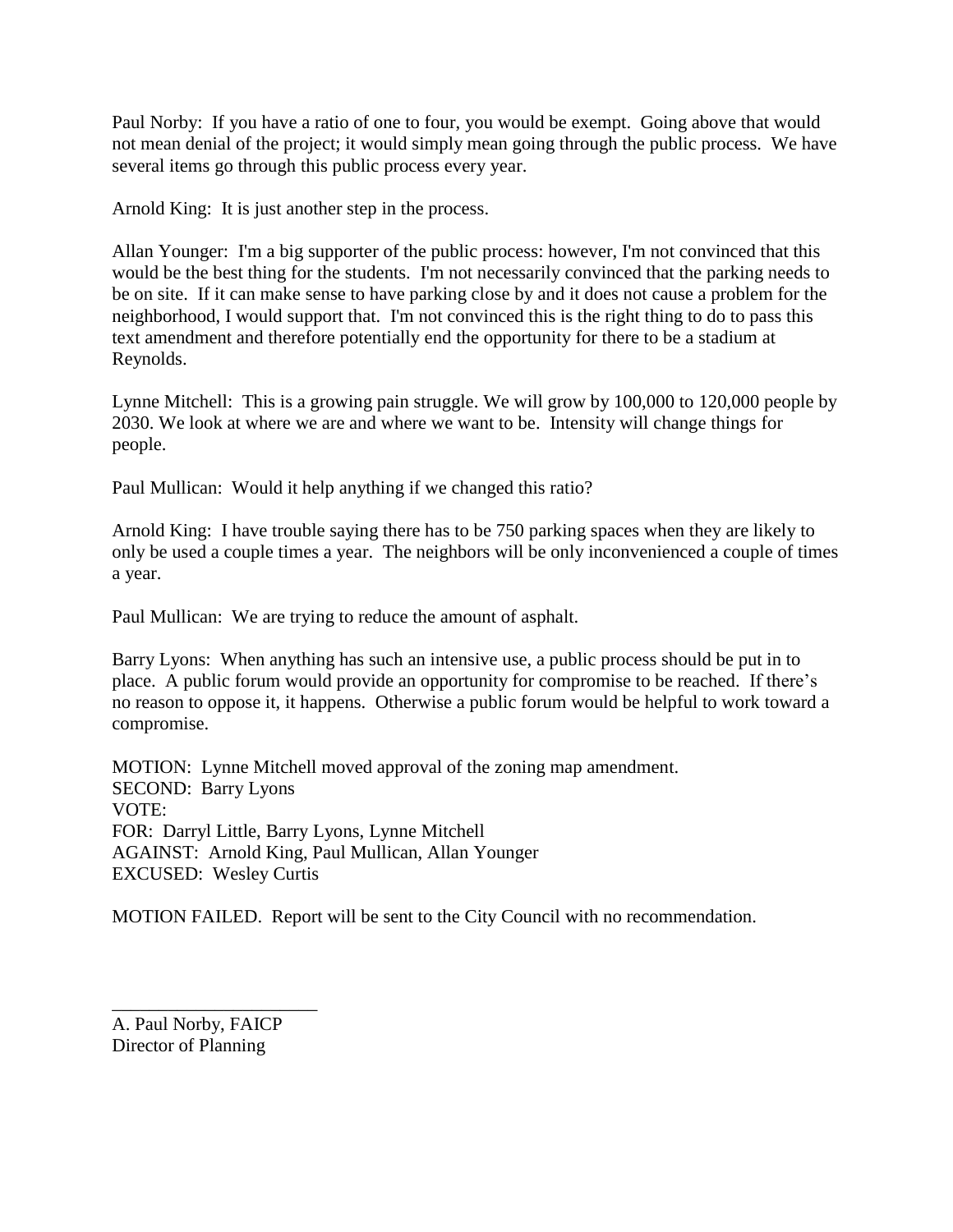Written comments submitted by Planning Board members:

Arnold King: My recommendation would be to recognize that a stadium is an approved accessory use to a school and let the WS/FCS Board of Education determine the appropriate amount of parking to satisfy the parents, students, school administrators, and neighborhoods surrounding the schools. The Board of Education is an elected body that should be entrusted to make these decisions. Although a proposed 3,000 seat stadium is being discussed for Reynolds High School, most activities (field hockey, soccer, lacrosse, JV football, band, etc.) will not put any pressure on school parking. Most football games will not. It's my understanding that Reynolds had only two (2) games last year with attendance more than 1,500. With the exception of perhaps 2-3 games each year, there is already sufficient parking available on-site at Reynolds without even considering the public street parking available. To require an additional 200-300 paved parking spaces on-site at Reynolds for use only 2-3 times per year seems like an unnecessary expenditure of public funds. My recommendation would be for a Special Use Permit for stadiums and stadium expansions with more than a total of 3,000 seats in GMA 1 and 2 unless there is adequate off-street parking on the school site to meet a one (1) space per six (6) seat parking requirement. A 1:6 ratio is more stringent than what was approved for BB&T Ballpark, Groves Stadium and Bowman Gray Stadium. This would be consistent with parking requirements at other high schools in the system. The 1:6 ratio deals with on-site parking requirements and would recognize that there are off-site parking options available to supplement this parking requirement. This puts the burden on the WS/FCS Board of Education to provide adequate parking without imposing an arbitrary requirement to build a couple hundred additional parking spaces that would be used only a couple times each year.